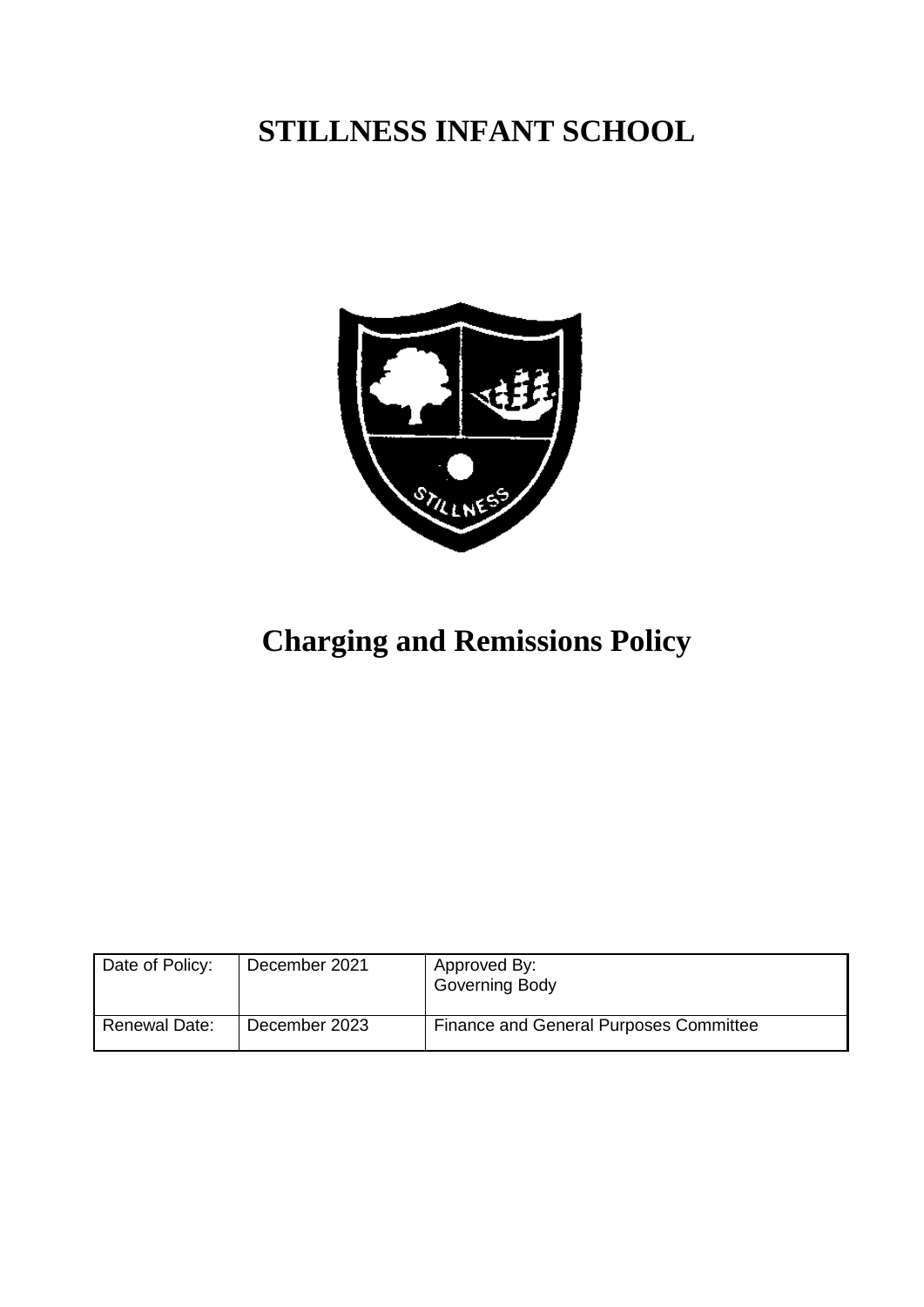### **Introduction**

The Governors of Stillness Infant School recognise the valuable contribution that the wide range of additional activities, including trips, can make towards children's personal and social education.

The Governing Body aims to promote such optional extras as part of a broad balanced curriculum for the pupils of the school and as additional activities.

Where voluntary contributions are asked for, the Governing Body embraces the principal that inability to pay should not result in children being unable to participate in such activities.

## **A. Educational Visits, wholly or partly in school time**.

No formal charge may be made for any element of an educational visit / event. All contributions must be completely voluntary.

#### **Voluntary Contribution**

- 1. It is accepted that unless voluntary contributions are received educational visits may not go ahead as planned. This will be made clear to parents / carers at the outset. The school weighs up the undoubted educational benefits from such outings with the demands it makes on parents. We aim to ensure that costs incurred by parents are reasonable. The school will make it clear to parents/carers that there is **no** obligation to make any contribution.
- 2. The voluntary contributions are calculated by dividing the total costs of the outing by the number of children taking part. Where accompanying adults are required to pay entrance fees, this cost is also absorbed into the voluntary contributions.
- 3. If a child, whose parents /carers have paid a voluntary contribution, is ill or kept out of school by his/her parent/carer on the day of the educational visit or event, the school will not be in a position to refund the voluntary contribution, as it has been allocated to cover the cost of the event/visit.

#### **Exclusion**

No child will be excluded from an activity simply because his/her parent/carer is unwilling or unable to pay. A child may be excluded because their behaviour is deemed to compromise their own health and safety or that of others. Parents will be warned in advance, and in some circumstances asked to accompany us on the trip.